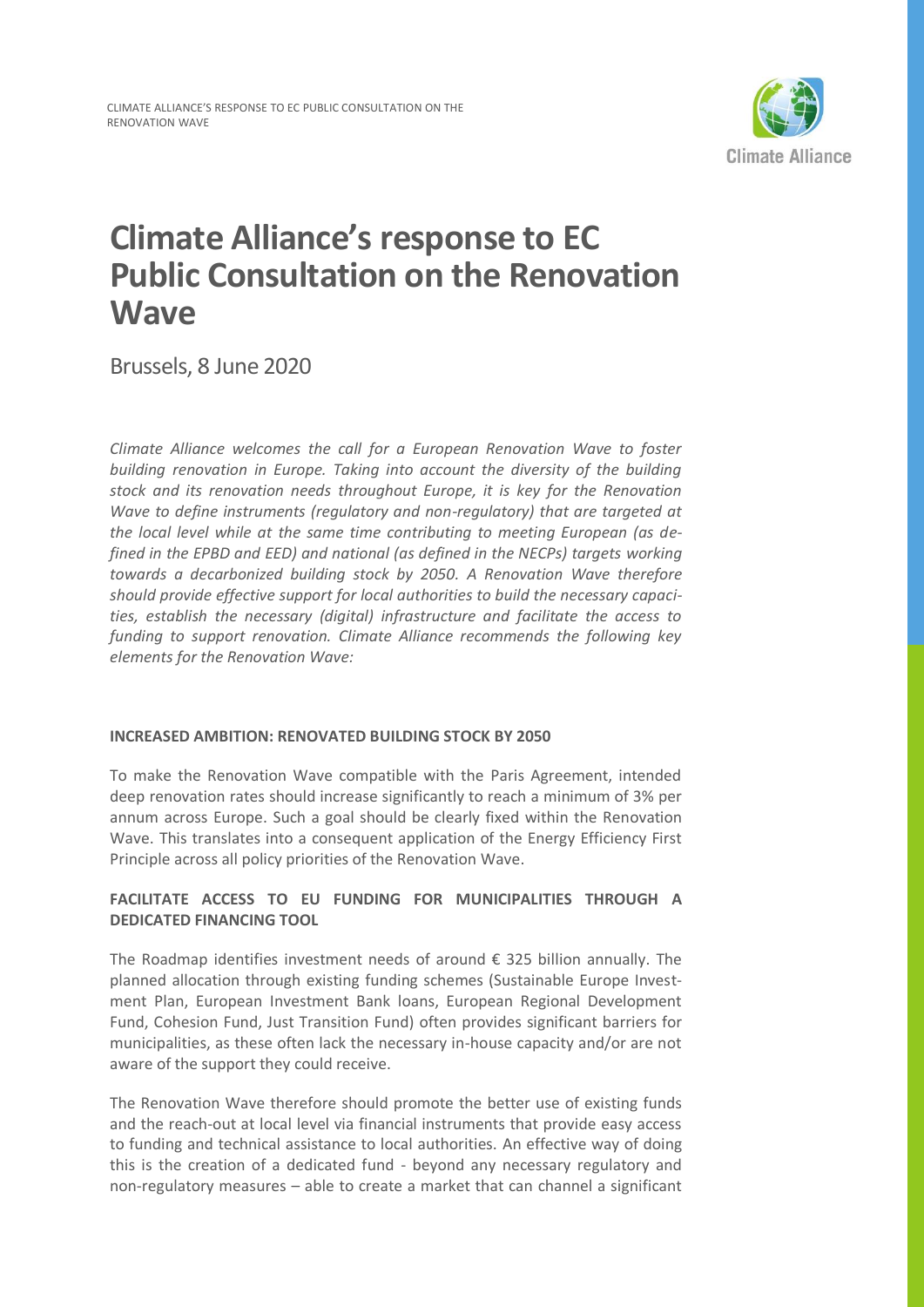part of the EU's budget and the new Recovery and Resilience Facility for the renovation of buildings. In addition, often only large cities fulfil the requirements and have the technical capacity to apply for and adequately allocate EU funding to concrete initiatives. Equally, small or medium-sized municipalities are not generally aware of the existence of EU funding available to cities and regions and, when they do, they face significant challenges in digesting the size of EU funds because of limited administrative capacity and high workload. Such a dedicated financing tool should include tailored approaches for small or medium-sized municipalities, including tailored awareness raising campaigns and detailed guidance on where to find documentation and how to access the EU funds available.

## **EMPOWER MUNICIPALITIES TO STRENGTHEN THE LOCAL EFFECTIVENESS AND IMPLEMENTATION OF NATIONAL LONG-TERM RENOVATION STRATEGIES (LTRS)**

In order to support demand in the housing sector, municipalities must be put in a central place in any public policy effort to ramp up renovation. This requires EU financial and technical support for the development of local renovation strategies and the continuous monitoring of progress indicators that will be used to link local renovation initiatives to policy and decision making processes at national level (LTRS). A multi-level indicator framework for building renovation is currently being developed in the context of the [Horizon 2020 project](https://www.worldgbc.org/news-media/build-upon-2-boosting-low-carbon-building-renovation-across-europe) **BUILD UPON<sup>2</sup>** .

Furthermore, coordination and monitoring of local renovation activities requires increased capacities for local authorities. This includes adequate number and training of staff, increased data availability and improved digital infrastructure to monitor progress indicators and effectively evaluate policy options. The Renovation Wave should ensure that municipalities are adequately equipped to meet these requirements. Such support can be provided in the form of technical assistance to municipalities similarly to the services provided by the **European City Facility**.

### **PROMOTE ONE-STOP-SHOPS (OSS) FOR BUILDING RENOVATION AT THE LOCAL AND REGIONAL LEVEL**

Access to financing is a prerequisite for energy renovations, yet it is not sufficient on its own. Climate Alliance claims that regional and local OSSs are key elements for bringing together the demand and supply side for public and residential building renovation and include all stakeholders along the renovation value chain. One-Stop-Shops provide targeted support in a one-stop-solution for private home owners, and can do so for public building owners, which are often faced with a complex and fragmented renovation market. OSSs furthermore contribute to building capacity at the supply side (construction sector), through targeted training and capacity building, while strengthening local economies.

Successful OSSs already exist and are in place across Europe. Private households in Flanders, Belgium, receive technical and financial support in improving their homes' energy performance by so called Energy Houses, granting them 'Flemish Energy Loans'. In order to increase this number of private home renovation and accelerate energy refurbishment, the Horizon 2020 project **[FALCO](https://www.financinglocalclimateplans.eu/)** has proposed a